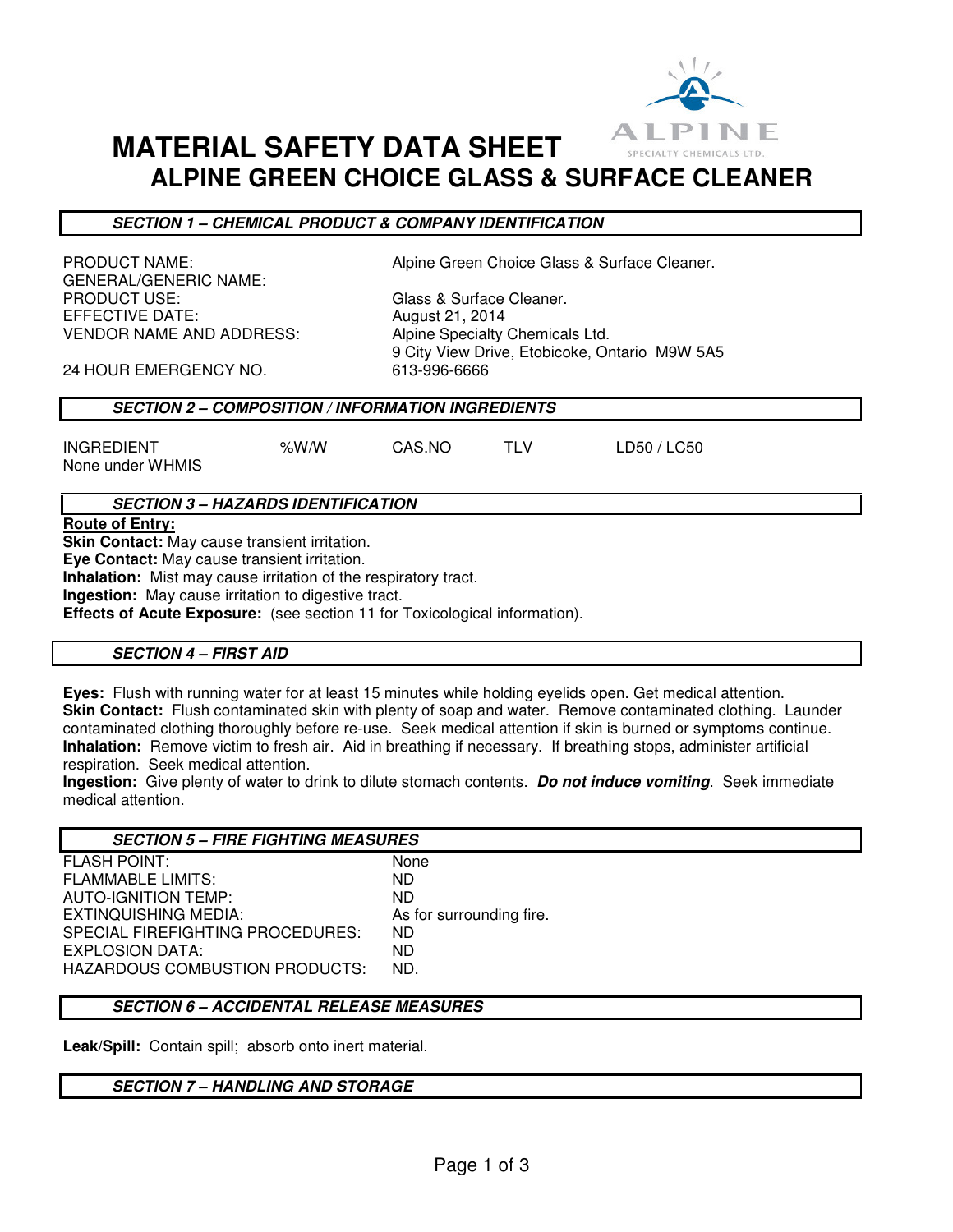# **MATERIAL SAFETY DATA SHEET ALPINE GREEN CHOICE GLASS & SURFACE CLEANER**

**Handling Procedures**: Avoid all skin contact. Ventilate adequately, otherwise wear an appropriate breathing apparatus. Avoid contact with eyes, skin or clothing. Keep container closed when not in use. **Storage Procedures**: Keep from freezing. Keep containers closed when not in use.

# **SECTION 8 – EXPOSURE CONTROLS**

**PROTECTIVE EQUIPMENT TO BE USED:**  VENTILATION: General ventilation adequate. PROTECTIVE GLOVES: Not required. EYE PROTECTION: Not required. OTHER PROTECTIVE MEASURES: ND

Not required under adequate ventilation.

# **SECTION 9 – PHYSICAL PROPERTIES**

| PHYSICAL STATE:          | Liquid              |
|--------------------------|---------------------|
| APPEARANCE AND ODOUR:    | Clear Liquid.       |
| <b>ODOUR THRESHOLD:</b>  | <b>ND</b>           |
| <b>SPECIFIC GRAVITY:</b> | 1.02                |
| <b>VAPOUR PRESSURE:</b>  | ND.                 |
| <b>VAPOUR DENSITY:</b>   | ND.                 |
| PH:                      | 4.6                 |
| <b>EVAPORATION RATE:</b> | <b>ND</b>           |
| INITIAL BOILING POINT:   | 100°C approximately |
| <b>WATER SOLUBILITY:</b> | Complete            |
| <b>FREEZING POINT:</b>   | 0°C approximately   |
|                          |                     |

| <b>SECTION 10 – STABILITY AND REACTIVITY</b> |                 |  |
|----------------------------------------------|-----------------|--|
| STABILITY:                                   | Stable          |  |
| INCOMPATIBILITY:                             | ND.             |  |
| HAZARDOUS DECOMPOSITION PRODUCTS:            | ND              |  |
| HAZARDOUS POLYMERIZATION:                    | Will not occur. |  |
| CONDITIONS TO AVOID:                         | ND              |  |
|                                              |                 |  |

# **SECTION 11 – TOXICOLOGICAL INFORMATION**

| THRESHOLD LIMIT VALUE:       | ND.                                                             |
|------------------------------|-----------------------------------------------------------------|
| EFFECTS OF ACCUTE EXPOSURE:  | None known                                                      |
| <b>SKIN CONTACT:</b>         | May cause irritation.                                           |
| EYE CONTACT:                 | May cause irritation. May cause damage if not treated properly. |
| INHALATION:                  | None expected.                                                  |
| INGESTION:                   | May cause irritation to digestive tract.                        |
| EFFECT OF CHRONIC EXPOSURE:  | None known                                                      |
| <b>IRRITANCY OF PRODUCT:</b> | Minimal                                                         |
| CARCINOGENICITY:             | ND                                                              |
| SENSITIZATION TO MATERIAL:   | ND.                                                             |
| REPRODUCTION TOXICITY:       | ND.                                                             |
| TERATOGENTICITY:             | ND                                                              |
| MUTAGENICITY:                | ND                                                              |
|                              |                                                                 |

# **SECTION 12 – ECOLOGICAL CONSIDERATION**

Biodegradable product.

**SECTION 13 – DISPOSAL CONSIDERATIONS**

**Waste Disposal:** In accordance with federal, provincial or local government requirements.

**SECTION 14 – TRANSPORT INFORMATION**

**TDG Classification:** Not Regulated